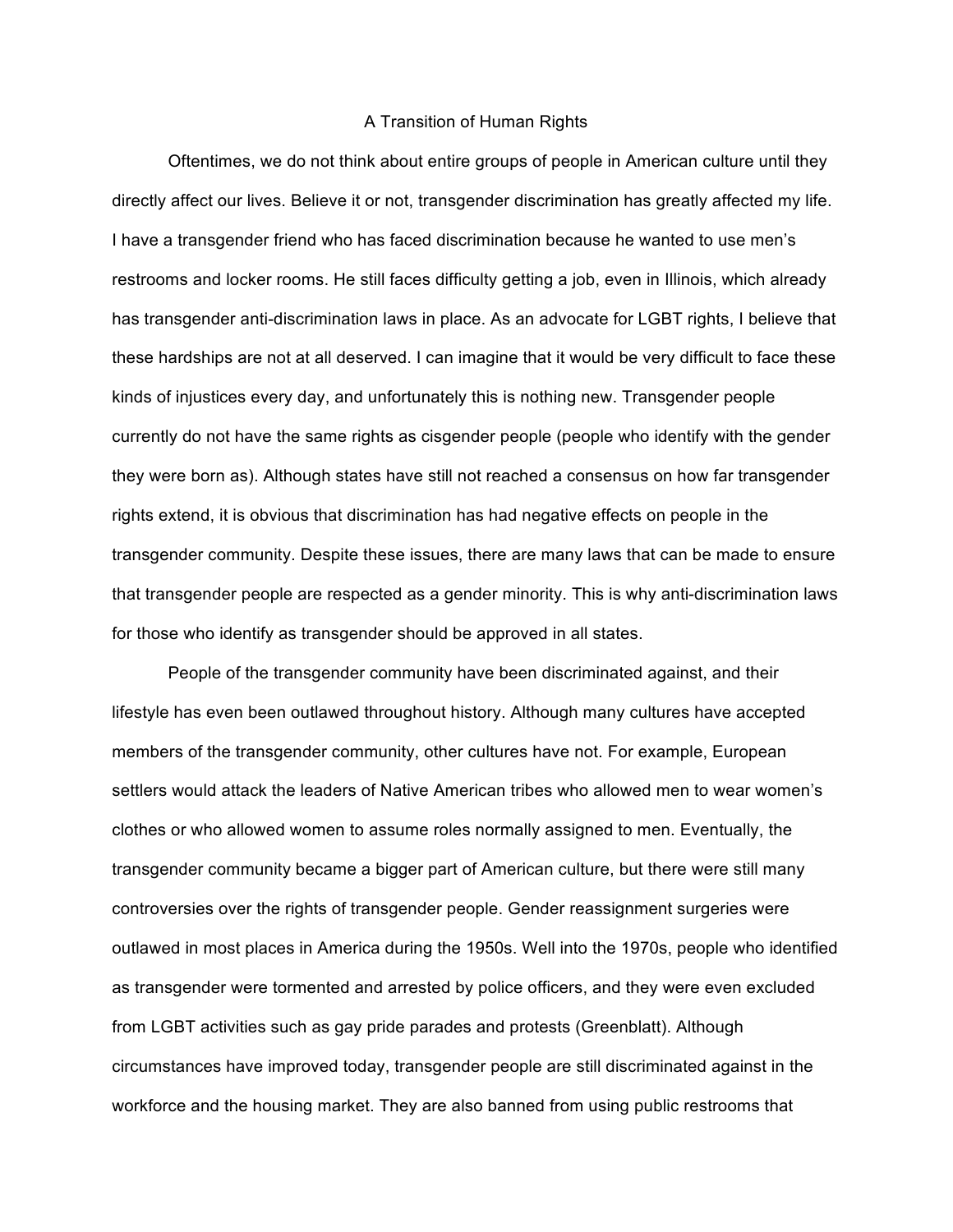match their preferred gender in many states. Allowing this discrimination to continue can have negative effects. Alan Greenblatt, a staff writer at *Governing* magazine, points out, because of the discrimination in employment, transgender people are often fired due to employer issues with their gender identity. On average, transgender Americans are twice as likely to be unemployed as cisgender Americans, leading to poverty. This discrimination can lead to many other negative events as well. Greenblatt states that "transgender people who face discrimination are more likely than the public as a whole to attempt suicide, abuse drugs or engage in other destructive behavior" (Greenblatt). These suicides, although very serious, often go unnoticed by the general public. One such suicide was that of Leelah Alcorn's. The seventeen-year-old committed suicide by walking into oncoming traffic on the interstate. The teen was said to have committed suicide due to the discrimination she faced about her gender identity (Greenblatt).

Fortunately, there are many laws already put in place to prevent discrimination; getting these same laws passed in every state is what seems to be the issue. According to Greenblatt, eighteen states and the District of Columbia already have laws determining the rights of people who identify as transgender. Such laws protect the transgender community from discrimination in employment, housing, and public areas. Most of the regulations having to do with transgender rights come from preexisting acts. These acts, such as Title IX and Title VII of the Civil Rights Act, were interpreted to apply to transgender people by certain states. Since people who identify as transgender are not specifically mentioned in any of these laws, it is pretty much up to the states to decide which anti-discrimination laws do and do not apply to transgender people (Greenblatt). Laws such as these can be compared to laws made in the 1960s that ended the segregation of white and black people in America. Today, black people cannot be kept from working, buying a house, or using a public area just because they are black. Many people would agree that the desegregation laws of the 1960s were necessary to prevent discrimination and hate crimes, even though black people were, and still are, a stereotyped minority. If this is the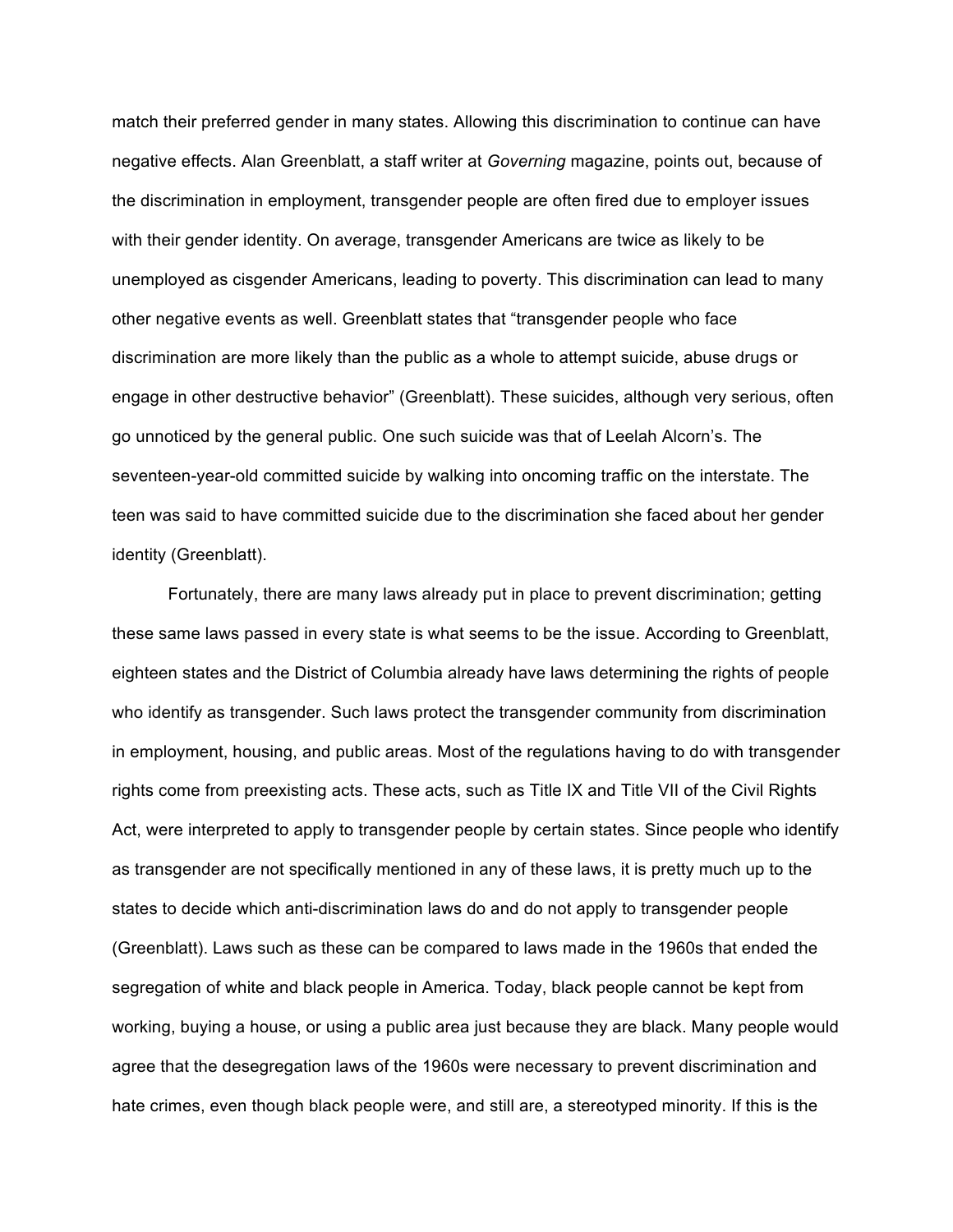case, why aren't all states doing the same for the transgender community? As Jamison Green, president of the World Professional Association for Transgender Health, believes, "These are not special rights; these are equal rights" (qtd. in Greenblatt).

Some people believe allowing rules that make transgender people equal to cisgender people will cause more problems, but this is not the case. For example, people who did not approve of the law that allowed the transgender community to use the bathroom of the gender they identified with said it could be used as a way for men to be allowed into women's restrooms and violate women. Often, the opposite is true. Many people of the transgender community face harassment and abuse while using the restroom of their preferred gender (Greenblatt). Most transgender people just want to be able to use the restroom without fear or judgement. As Genny Beemyn, head of the University of Massachusetts LGBT center, states, "everyone wants to be able to go to the bathroom and not have to fear being attacked or harassed for doing so" (qtd. in Greenblatt). Additionally, some establishments have taken it upon themselves to build single-stall restrooms that any gender can use. There are many solutions to these issues. Transgender anti-discrimination laws will not create more problems; they will ensure that transgender people are treated equally to cisgender people in the workplace and in public areas. This is the case for most anti-discrimination laws that are already in place.

Now that anti-discrimination laws for transgender people have been explained, it is easy to see why these laws should be necessary in all states. Having laws that prevent discrimination in the transgender community will play a big part in decreasing the poverty and suicide rates of those who identify as transgender. Enforcing these laws will also ensure that transgender people will be treated as equals to cisgender people, as they should be. Since the transgender community is a vital part of our nation's culture, we should respect their basic human rights by treating them as part of the American people.

Work Cited